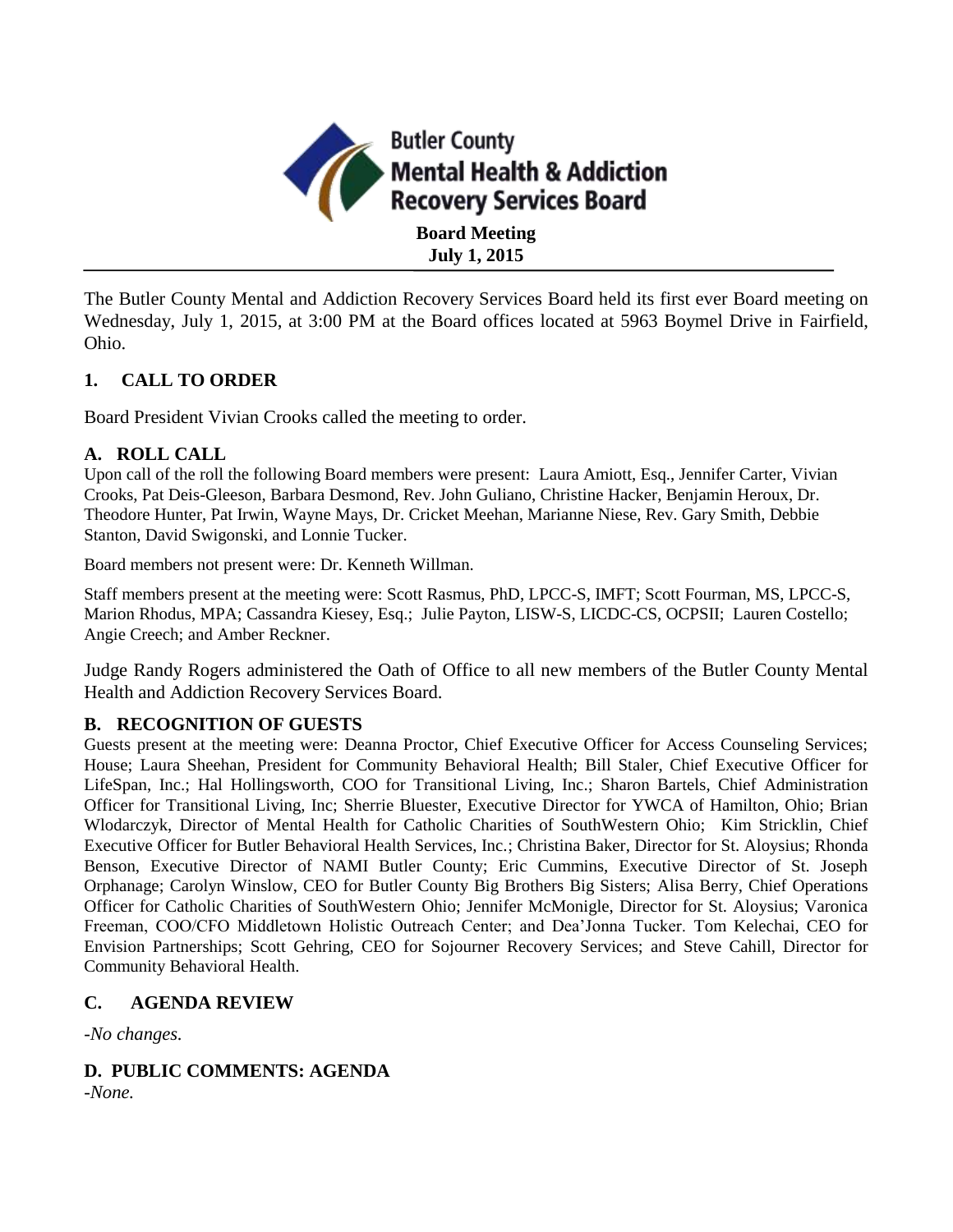## **2. BOARD COMMUNICATIONS/ANNOUNCEMENTS**

Dr. Rasmus provided a few announcements to the new Board. This meeting's agenda was developed by the Ad Hoc Merger Steering Committee who met 11 times over the past three months. It was noted that the Mahoning County Boards who also merged in a three month timeframe did not have near as much on their first meeting's agenda. The Steering Committee members were commended for a thorough job well done.

Ms. Payton announced that after months of work, the Let's Face Heroin Butler County website is live at [www.letsfaceherinbc.org.](http://www.letsfaceherinbc.org/) Everyone was encouraged to review the site which contains addiction resources available in Butler County.

## **3. AD HOC STEERING COMMITTEE MINUTES**

Minutes from all of the Ad Hoc Steering Committee meetings were presented for the Board member's information.

# **4. AD HOC STEERING COMMITTEE RECOMMENDATIONS FOR BOARD GOVERNANCE**

### **A. Board Name**

It is the recommendation of the Ad Hoc Steering Committee to approve the name "Butler County Mental Health and Addiction Recovery Services Board".

### **Ms. Desmond moved to approve "Butler County Mental Health and Addiction Recovery Services Board" as the name of the new entity.**

#### **B. Board Logo**

It is the recommendation of the Ad Hoc Steering Committee to approve the pathway logo for the Butler County Mental Health and Addiction Recovery Services Board.

### **Rev. Guliano moved to approve the tri-colored pathway logo for the Butler County Mental Health and Addiction Recovery Services Board. Ms. Hacker seconded the motion. The vote carried the motion.**

### **C. Mission & Vision Statement**

It is the recommendation of the Ad Hoc Steering Committee to approve the Mission and Vision statements:

**Mission:** The Mission of the Butler County Mental Health and Addiction Recovery Services Board, in partnership with the community, is to provide a compressive recovery oriented system of care and prevention. In addition, the Board will continue to improve the quality of life of Butler County citizens through the support of addiction and mental health recovery services.

**Vision:** The vision of the Butler County Mental Health and Addiction Recovery Services Board is to ensure a system of care that is:

- Best practice based
- Financially stable
- Publicly funded

Butler County residents will be provided services and support that are preventative, impactful and measurable.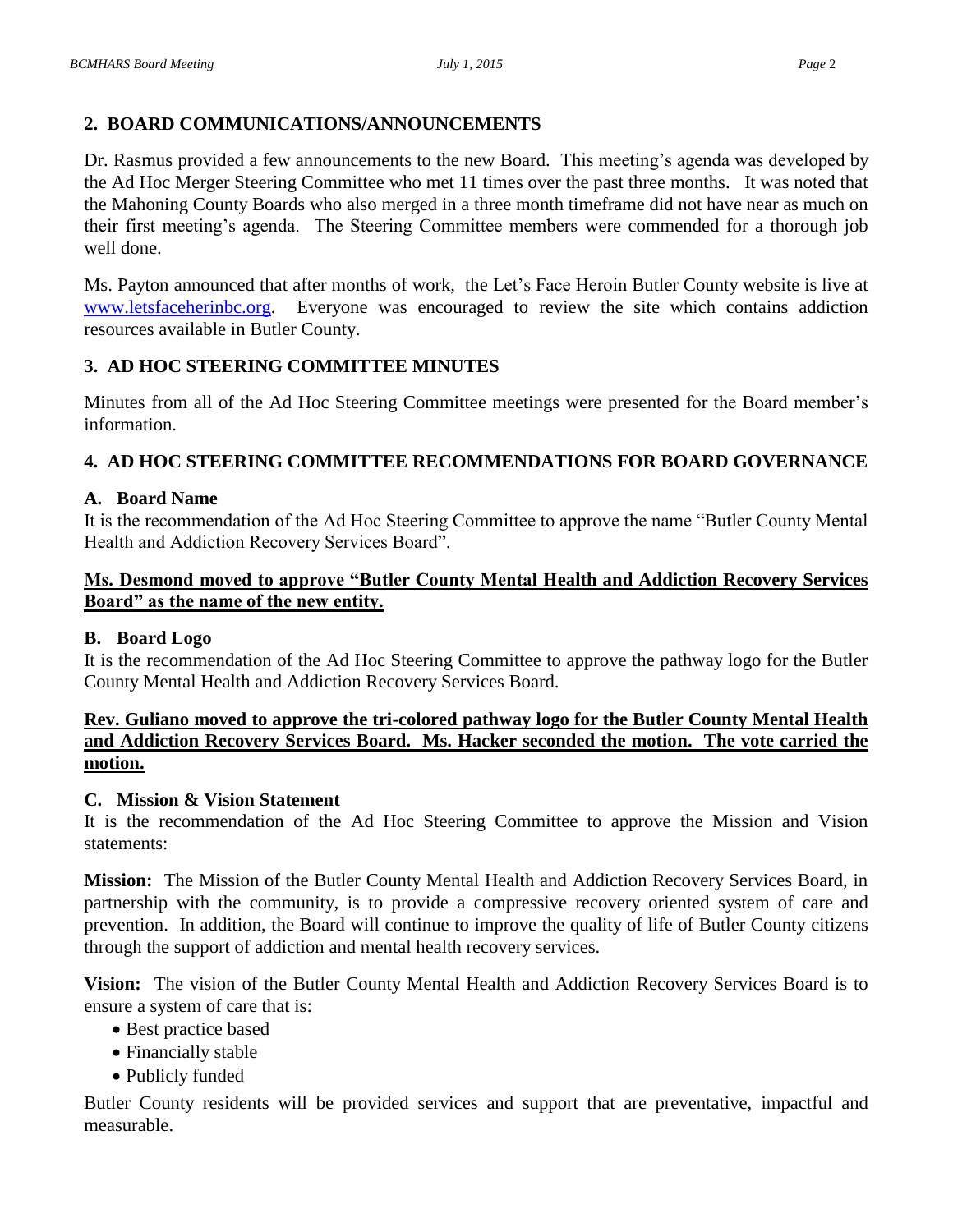## **Mr. Tucker moved to approve the Mission and Vision statements. Ms. Hacker seconded the motion. The vote carried the motion.**

### **D. Means/Ends/Goals**

It is the recommendation of the Ad Hoc Steering Committee to approve the Means/Ends/Goals of the Butler County Mental Health and Addiction Recovery Services Board:

Addiction and mental health touches us all so the Butler County Mental Health and Addiction Recovery Services Board is committed to:

- 1. Assisting clients to effectively manage their chronic disease/illness through treatment and prevention services
- 2. Increasing personal wellness, dignity and promoting self-worth in individuals
- 3. Reducing stigma and stereotypes through educational opportunities
- 4. Providing family and friends access to resources

Expected outcomes of Board Goals are client-centered and responsive programs created and executed by the organization to meet these stated goals.

# **Mr. Heroux motioned to approve the Means/Ends/Goals of the Butler County Mental Health and Addiction Recovery Services Board. Ms. Deis-Gleeson seconded the motion. The vote carried the motion.**

## **E. Governance Model**

It is the recommendation of the Ad Hoc Steering Committee to modify the Mental Health Board's Strategic and Community Plans to include ADAS needs and objectives.

### **Ms. Desmond moved to approve the modification of the Mental Health Board's Strategic and Community Plans to include ADAS needs and objectives. Mr. Mays seconded the motion. The vote carried the motion.**

### **F. Bylaws**

It is the recommendation of the Ad Hoc Steering Committee to approve the proposed Bylaws understanding that it is a living document that may be amended as deemed necessary by the Butler County Mental Health and Addiction Recovery Services Board.

## **Mr. Tucker moved to approve the Bylaws as proposed. Ms. Hacker seconded the motion. The vote carried the motion.**

### **G. FY 2016 Board Officers**

It is the recommendation of the Ad Hoc Steering Committee to approve the proposed slate of officers and committee chairs:

# **Slate of Officers FY 2016 & FY 2017**

President: Vivian Crooks Vice President (President Elect): Barbara Desmond Immediate Past President (ADAS): Dr. Theodore Hunter Immediate Past President (MHB): Patricia Deis-Gleeson

# **Committee Chairs FY 2016**

Mental Health Program Committee Chair: Wayne Mays Addiction Recovery Services Committee Chair: Dr. Kenneth Willman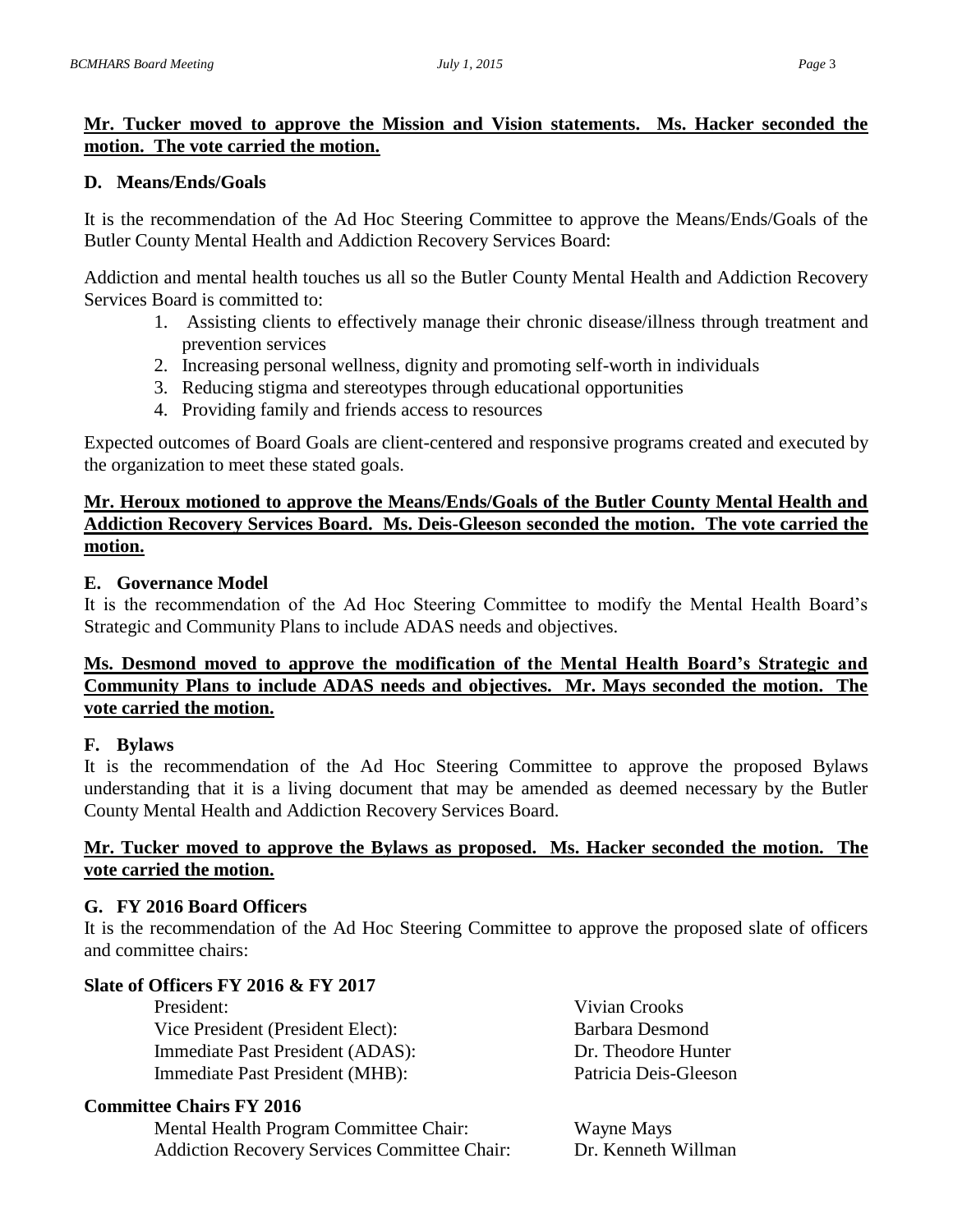There were no additional nominations from the floor.

### **Mr. Heroux moved to approve the proposed slate of officers and committee chairs. Ms. Stanton seconded the motion. The vote carried the motion.**

### **H. FY 2016 Committee Preferences**

The Addiction Recovery Services and the Mental Health Program Committees need members. Committee chairs are looking for four members to serve, two from each old Board. Some Board members have already expressed interest in serving on these committees via email. Interested parties should let Ms. Crooks, Mr. Mays or Dr. Willman know of their interest. Committee selections will be made over the summer. It was noted that the Executive Committee has already been established because it is made up of officers and committee chairs.

## **I. FY 2016 Board Calendar**

It is the recommendation of the Ad Hoc Steering Committee to approve the proposed Board meeting calendar to have Board meetings at 6:00 PM on the 3rd Wednesday of the month with the exception of July, August and December unless needed.

### **Ms. Stanton moved to approve the FY 2016 Board meeting calendar. Ms. Carter seconded the motion. The vote carried the motion.**

### **5. AD HOC STEERING COMMITTEE RECOMMMENDATIONS FOR BOARD ADMINISTRATION**

### **A. Office Location**

It is the recommendation of the Ad Hoc Steering Committee for the new entity to be located at 5963 Boymel Drive in Fairfield, Ohio.

### **Ms. Deis-Gleeson moved to approve the Butler County Mental Health and Addiction Recovery Services Board location to be at 5963 Boymel Drive in Fairfield, Ohio. Rev. Guliano seconded the motion. The vote carried the motion.**

### **B. Table of Organization**

It is the recommendation of the Ad Hoc Steering Committee to approve the proposed Table of Organization.

## **Ms. Hacker moved to approve the proposed Table of Organization for the Butler County Mental Health and Addiction Recovery Services Board. Ms. Niese seconded the motion. The vote carried the motion.**

### **C. Position Descriptions**

It is the recommendation of the Ad Hoc Steering Committee to approve the proposed Position Descriptions for Board staff.

**Mr. Heroux moved to approve the proposed Position Descriptions for staff of the Butler County Mental Health and Addiction Recovery Services Board. Ms. Hacker seconded the motion. The vote carried the motion.**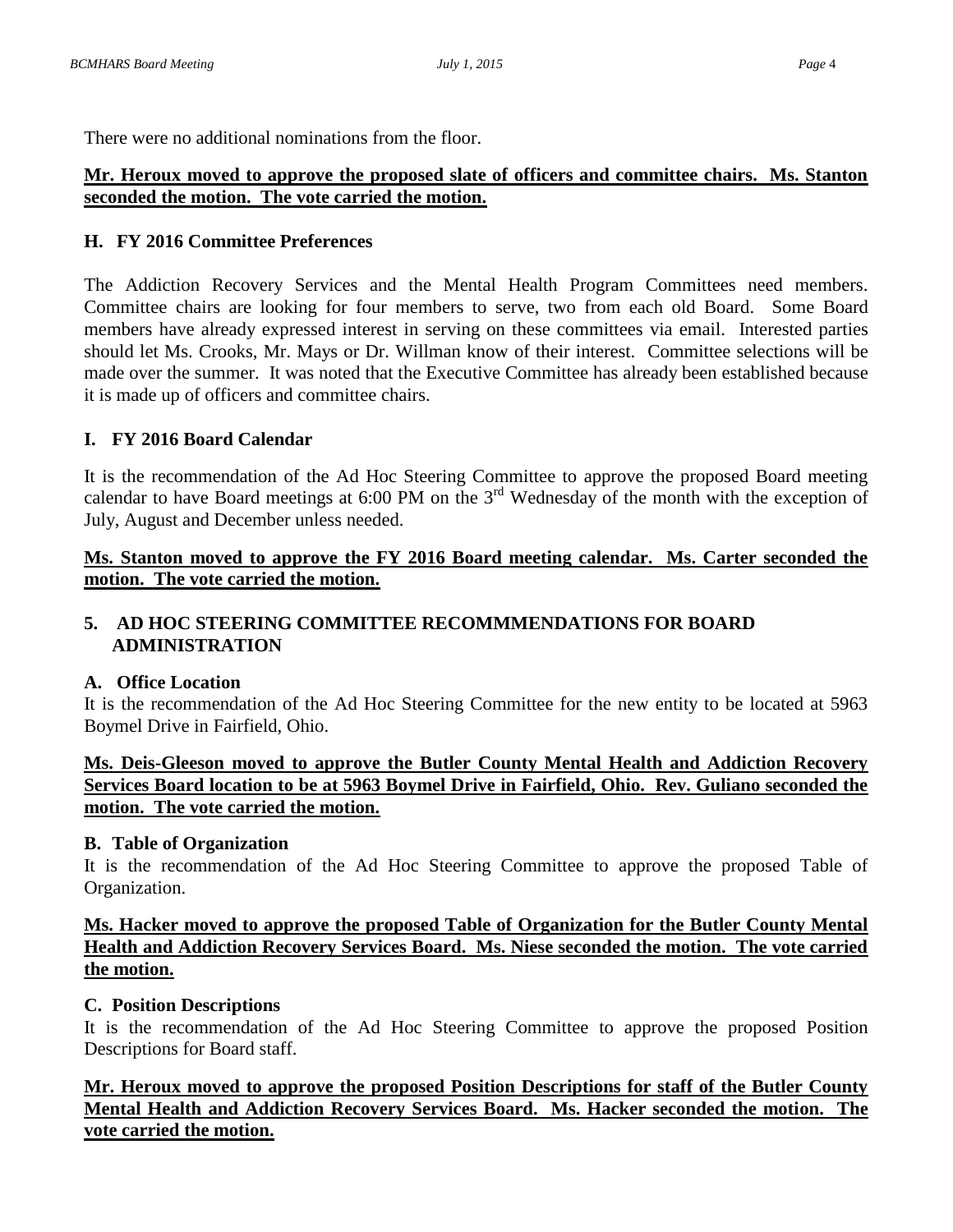## **D. Work Hours**

It is the recommendation of the Ad Hoc Steering Committee to approve a 37.5 hour work week for Board staff with the office opening at 8:30 AM and closing at 4:30 PM Monday – Friday (excluding holidays).

### **Ms. Desmond moved to approve a 37.5 hour work week for Board staff. Ms. Niese seconded the motion. The vote carried the motion.**

## **E. Salary Ranges**

It is the recommendation of the Ad Hoc Steering Committee to approve the proposed Salary Ranges.

# **Mr. Tucker moved to approve the proposed Salary Ranges for staff positions of the Butler County Mental Health and Addiction Recovery Services Board. Mr. Mays seconded the motion. The vote carried the motion.**

## **F. Personnel Policy Manual**

It is the recommendation of the Ad Hoc Steering Committee to approve the proposed Personnel Policy Manual. It was noted that the name of the Board should be consistent throughout the document. Board staff will take care of correcting any typos.

## **Dr. Hunter moved to approve the proposed Personnel Policy Manual of the Butler County Mental Health and Addiction Recovery Services Board. Mr. Mays seconded the motion. The vote carried the motion.**

# **6. AD HOC STEERING COMMITTEE RECOMMENDATIONS FOR BOARD FINANCE**

# **A. FY 2016 BCMHARS Board Budget**

**Ms. Desmond moved to approve the FY 2016 budget of the Butler County Mental Health and Addiction Recovery Services Board. Rev. Guliano seconded the motion. The vote carried the motion.**

# **B. BCMHARS Acceptance of Old Boards' Fiscal and Legal Liabilities**

**Ms. Deis-Gleeson moved for the Butler County Mental Health and Addiction Recovery Services Board to accept the fiscal and legal liabilities of the Butler County Mental Health Board and the Butler County Alcohol and Drug Addiction Services Board. Ms. Carter seconded the motion. The vote carried the motion.**

### **7. NEW BUSINESS**

# **A. Health Officer Approval**

Annual Health Officer training is required for all new and returning Health Officers. The listed candidates have undergone appropriate training and testing and are being recommended for approval to serve as Health Officers during FY 2016.

## **Ms. Carter moved to approve the recommended FY 2016 Health Officers. Ms. Amiott seconded the motion. The vote carried the motion.**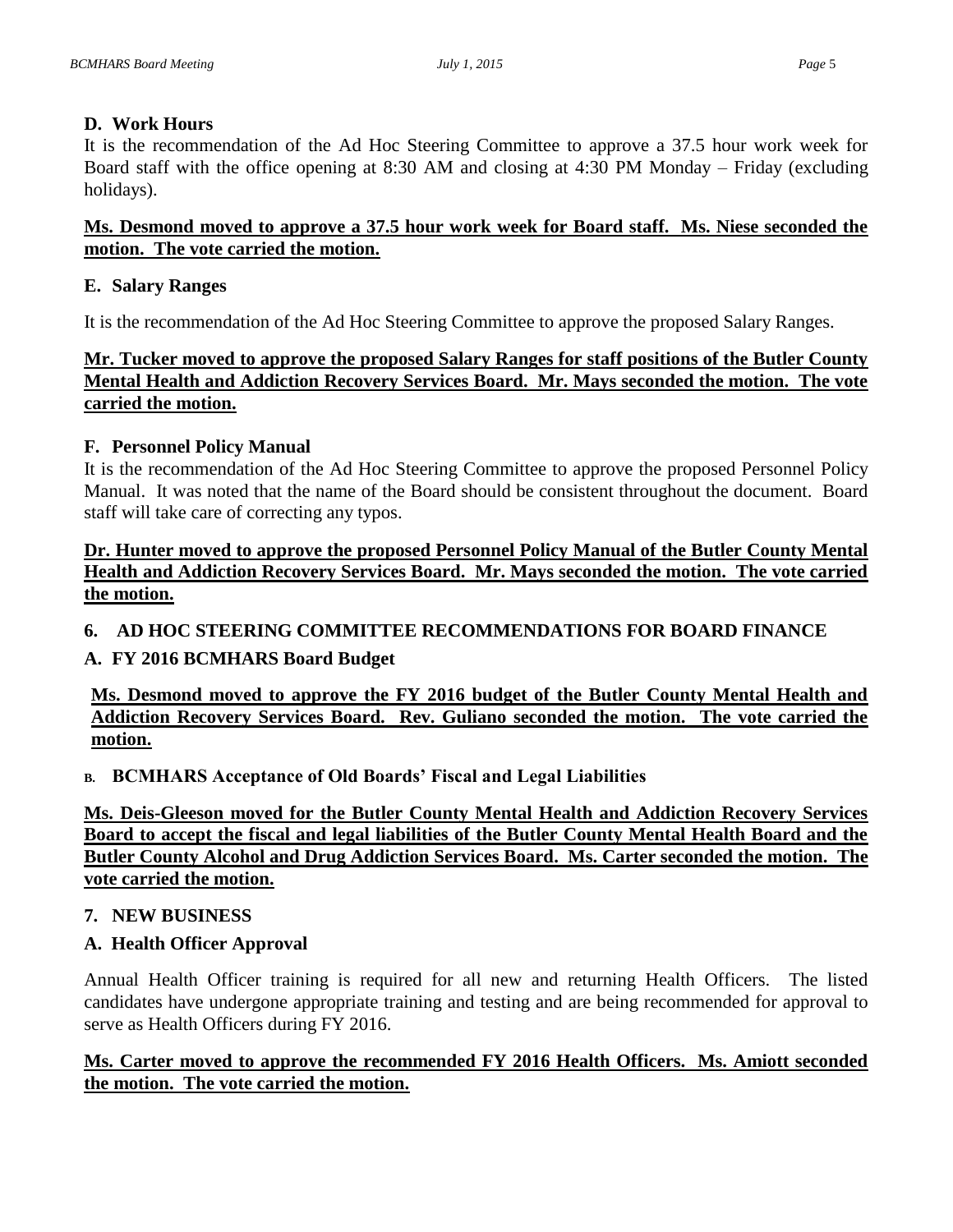### **B. Porter Advertising Billboard Agreement**

Dr. Rasmus presented an agreement with Porter Advertising for billboards to promote the community mental health and addiction recovery services in Butler County. The cost of the contract shall not exceed \$6,808.00 and will be used to purchase 8 billboards to go up August 1, 2015 and November 1, 2015 throughout Butler County (half illuminated, half unilluminated).

### **Ms. Stanton moved to approve the \$6,808.00 Porter Advertising Billboard Agreement. Ms. Hacker seconded the motion. The vote carried the motion.**

## **C. Stanley Steemer Chair and Carpet Cleaning Proposal**

Ms. Reckner presented the Stanley Steemer Chair and Carpet Cleaning Proposal. The cost of the contract shall not exceed \$1,904.00.

### **Mr. Heroux moved to approve the \$1,904.00 Stanley Steemer Chair and Carpet Cleaning proposal. Mr. Tucker seconded the motion. The vote carried the motion.**

# **D. BCMHARS Records Retention Policy**

Dr. Rasmus presented the BCMHARS Records Retention Policy which combines the old policies of the Butler County Mental Health Board and the Butler County Alcohol and Drug Addiction Services Board.

### **Ms. Amiott moved to approve the BCMHARS Records Retention Policy. Ms. Carter seconded the motion. The vote carried the motion.**

### **E. Revize Website Proposal**

Ms. Reckner presented the Revize Website Proposal which would provide the BCMHARS Board with a new website to be supported for the next five years. This vendor was researched and recommended by the Butler County IT Services department and several other county departments are getting new websites. The total cost of the proposal, which includes design, maintenance and support, is \$8,500.

### **Mr. Tucker moved to approve the \$8,500 Revize website proposal. Dr. Hunter seconded the motion. The vote carried the motion.**

### **F. Time Warner/Cincinnati Bell "County Pipeline" Proposal**

Connecting to the Butler County network has many cost savings and staff productivity advantages related to IT support and maintenance. Board members were provided two identical proposals from Cincinnati Bell and Time Warner Cable for the development of a point to point connection from the 5963 Boymel Drive office to the Butler County Information Services Department located at 315 High Street in Hamilton, Ohio. This "county pipeline" will allow the Board to experience the benefits of a 100 MB internet connection.

Once connected, the majority of the Board's IT services can be maintained and serviced by BCIS including offsite backups, antivirus software, wifi, all SSL certificates, DNS services, spam and firewall services, etc.

Board members were provided a brief cost analysis of what the Board is currently paying for these services compared to the establishment of the pipeline. It was noted that both the Cincinnati Bell and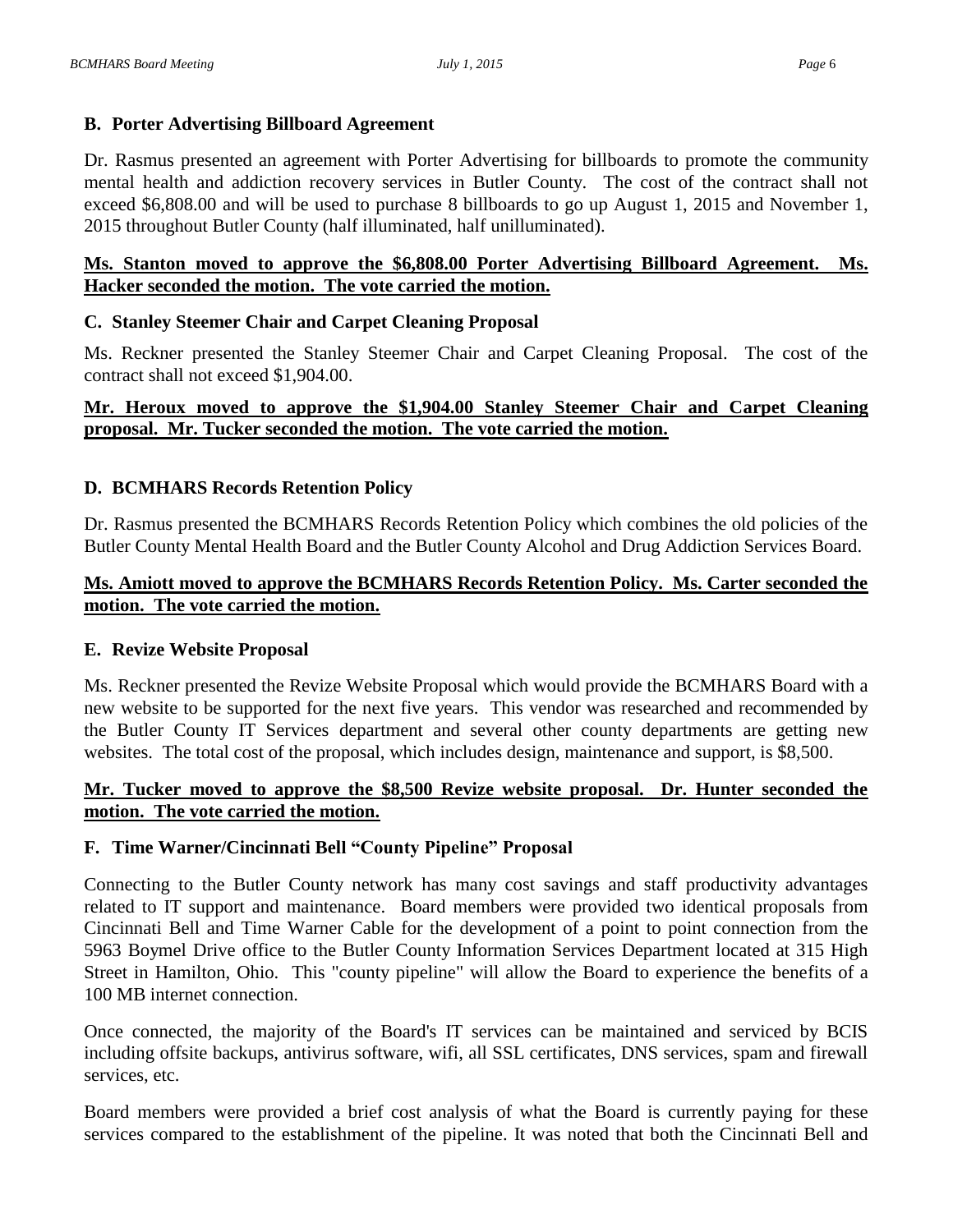Time Warner proposals will take 60 - 90 days to develop the connection. The Board will need to maintain current services until the connection is physically established so cost savings will not occur before that time.

If approved, the Executive Director will seek recommendation from the Butler County IT Services department as to which vendor should be selected to accomplish this project.

### **Ms. Deis-Gleeson moved to authorize the Executive Director to pursue a \$500/month proposal to acquire a 100 MB Ethernet/fiber pipeline to create a point to point connection with the Butler County network in Hamilton, Ohio.**

### **G. Sojourner Property Sale**

A motion needed to authorize the Executive Director to enter into the sale of 1430 University BLVD, currently owned by the Butler County Mental Health and Addiction Recovery Services Board (previously owned by the Butler County ADAS Board), to Sojourner Recovery Services for the purpose of expansion of outpatient alcohol and other drug addiction treatment services. The sale is contingent upon the satisfactory results of a financial audit of Sojourner. The process to be followed for the sale involves

1) the consolidation by the State of Ohio Mental Health and Addiction Services of the two remaining forgivable mortgages on the property into one mortgage

2) the completion of a contract, mortgage, and note for a new consolidated mortgage with the Board for 30 years for the remaining balance of the mortgages (approximately \$277,000)

3) completion of an Assumption and Waiver by Sojourner Recovery Services in order to assume the new 30 year forgivable mortgage and

4) payment by Sojourner to the Board of the difference between the appraised price of the property  $(\$435,000)$  less the amount remaining on the mortgages  $(\$277,000) =$  approximately  $\$155,000$ .

### **Ms. Deis-Gleeson moved to approve the above motion. Ms. Irwin seconded the motion. The vote carried the motion.**

### **H. ADAS Property Leases**

Board members were provided with lease agreements with Sojourner Recovery Services for the Fair Avenue property in Hamilton, Ohio and the University BLVD property in Hamilton, Ohio. Regardless of what happens to the sale of these properties, these leases must be approved to cover the time it will take to pursue and complete the sale of the properties.

#### **Mr. Tucker moved to approve the lease agreements with Sojourner Recovery Services for the Fair Avenue property in Hamilton, Ohio and the University BLVD property in Hamilton, Ohio. Mr. Heroux seconded the motion. The vote carried the motion.**

### **I. Gibson Movers Proposal**

Gibson movers has submitted a proposal for \$2,500 to move office items from 6 South Second Street, STE 420 in Hamilton, Ohio to 5963 Boymel Drive in Fairfield, Ohio. The office move is scheduled to occur at the end of July, 2015.

## **Ms. Stanton moved to approve the \$2,500 Gibson Movers Proposal. Mr. Mays seconded the motion. The vote carried the motion.**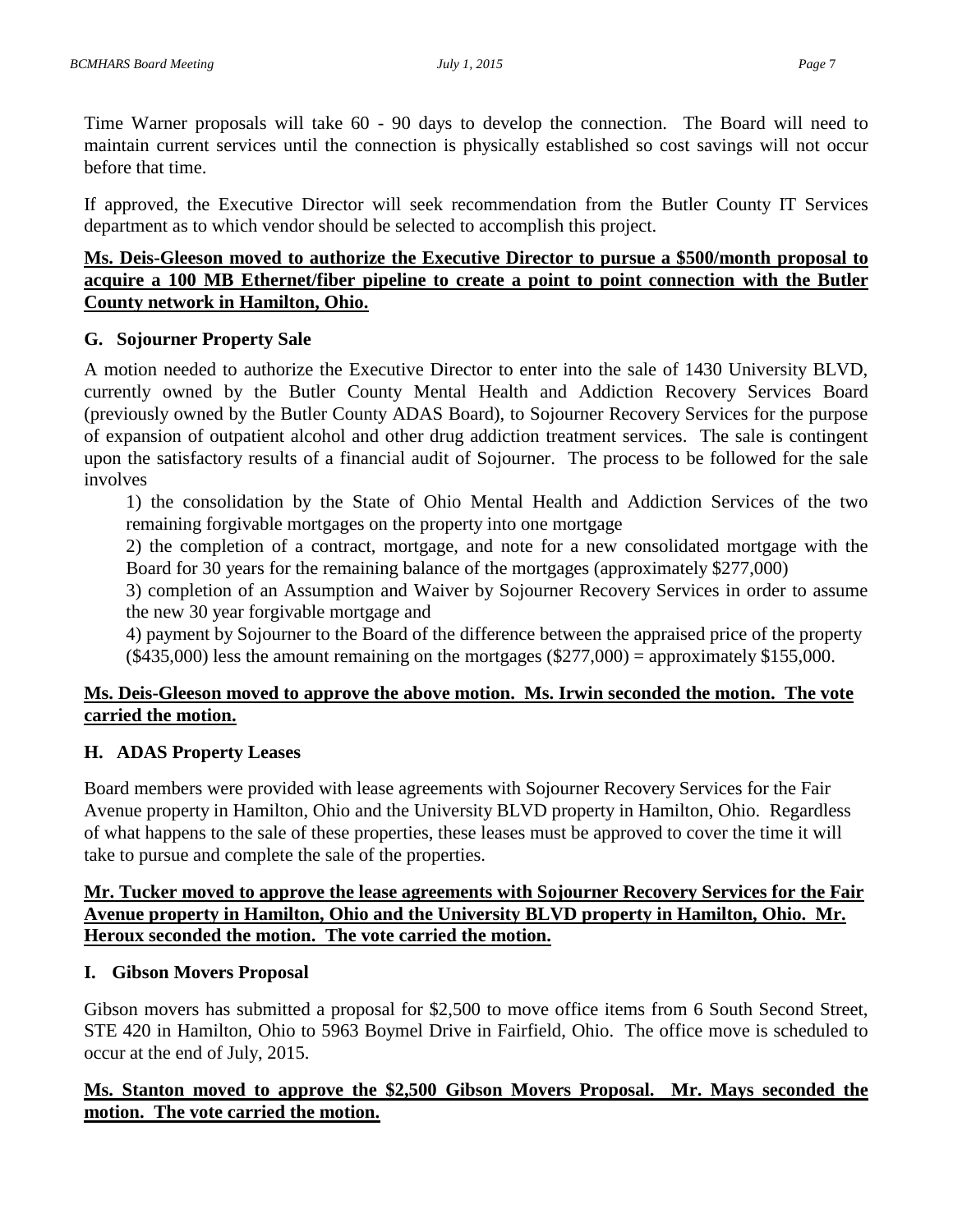### **J. Board Insurance**

Dr. Rasmus presented the CORSA Insurance Coverage and Agreement for the Board's review and approval.

### **Ms. Amiott moved to approve the CORSA Insurance Coverage and Agreement. Mr. Mays seconded the motion. The vote carried the motion.**

### **K. McGhee Cleaning Contract Addendum**

McGhee Cleaning is the janitorial service agency that cleans the 5963 Boymel Drive, Fairfield office. It is the recommendation of Board staff to increase the cost of the contract from \$17,032 to \$20,938.06 to account for the additional staff joining the office location.

### **Ms. Amiott moved to approve the FY 2016 McGhee Cleaning contract addendum changing the amount of the contract from \$17,032 to \$20,938.06.**

# **8. GUEST & BOARD MEMBER COMMENTS**

## **A. Introduction of New Board members**

Board members were given the opportunity to introduce themselves and convey their passion in serving on the BCMHARS Board.

#### **B. Guess Comments**

*-None.*

# **9. EXECUTIVE SESSION (Personnel Issues)**

**Board members took a roll call vote to enter into Executive Session. Upon roll call the vote was: Laura Amiott – Yes; Jennifer Carter – Yes; Vivian Crooks – Yes; Patricia Deis-Gleeson – Yes; Barbara Desmond – Yes; Rev. John Guliano – Yes; Christine Hacker – Yes; Benjamin Heroux – Yes; Dr. Theodore Hunter – Yes; Patricia Irwin – Yes; Wayne Mays – Yes; Dr. Cricket Meehan – Yes; Marianne Niese – Yes; Gary Smith – Yes; Deborah Stanton – Yes; David Swigonski – Yes; and Lonnie Tucker – Yes.**

**Board members took a roll call vote to exit out of Executive Session. Upon roll call the vote was: Laura Amiott – Yes; Jennifer Carter – Yes; Vivian Crooks – Yes; Patricia Deis-Gleeson – Yes; Barbara Desmond – Yes; Rev. John Guliano – Yes; Christine Hacker – Yes; Benjamin Heroux – Yes; Dr. Theodore Hunter – Yes; Patricia Irwin – Yes; Wayne Mays – Yes; Dr. Cricket Meehan – Yes; Marianne Niese – Yes; Gary Smith – Yes; Deborah Stanton – Yes; David Swigonski – Yes; and Lonnie Tucker – Yes.**

**Ms. Desmond moved to approve the proposed Board Salary Pool. Dr. Meehan seconded the motion. The vote carried the motion.**

**Ms. Hacker moved to approve Resolution Number 2015-07-01-01 Executive Director Duties. Mr. Swigonski seconded the motion. The vote carried the motion.**

**Mr. Tucker moved to approve Resolution Number 2015-07-01-02 Executive Director Compensation and Benefits, hiring Dr. Scott Rasmus as Executive Director of the Butler County Mental Health and Addiction Recovery Services Board at \$130,000 a year. Every June, the**